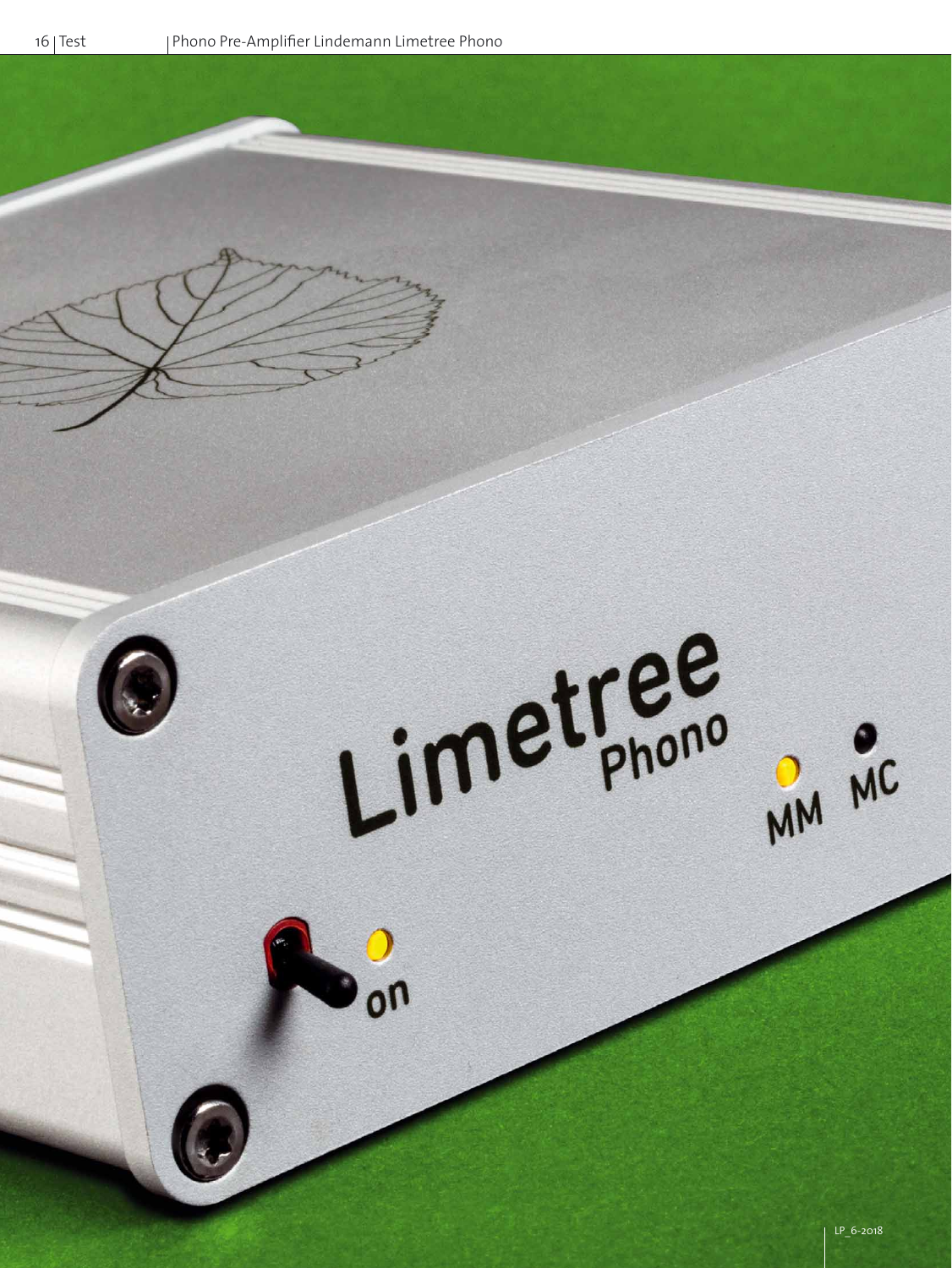# Highly Concentrated Phono Amp

**Bigger, heavier, and more expensive – these are the traits that most high-end manufacturers are aiming for. Rather the difference is the case at the tranquil Wörthsee in Upper Bavaria, Germany, where the equipment is getting smaller and smaller …**

Norbert Lindemann, owner and desi-gner of the hi-fi company of the same name, has developed an inclination to develop ever smaller devices in recent years. At the same time, his small and stylish products helped the company grow bigger and bigger.

For the 25th anniversary of Lindemann Audio, the Limetree series marks the peak of this development. All devices of the new lineup only have the footprint of a Compact Disc – SMD technology makes it possible. In addition to various digital components, the Limetree series comprises an MM- and MC-capable phono preamplifier, which also features the characteristic lime tree leaf on the silver-colored cabinet. As already mentioned: In the inside of such compact devices there is usually only SMD technology to be found, and nowadays nobody has to raise an eyebrow because of that anymore. On the contrary: If I review the technical measurements of recent years, the SMD-equipped phono preamps are usually even a bit better in terms of signal-to-noise ratio than their larger competitors; provided the manufacturer has done proper work on the power supply.

In this discipline, Lindemann uses a so-called "medical" mains adapter, which is characterized by a very low capacitive coupling into the mains. After rectification there is a passive filtering of the DC voltage, and the latest generation of fast voltage regulators was used. As a result, there is only a residual noise of  $10 \mu V$  on the voltage that arrives in the device, and there are no harmonics at all from the power grid. For exactly this reason, Lindemann does not use any transformer power supplies, because they usually transmit interference through harmonic waves in the power grid. On the basis of this extremely carefully thought-out and clean power supply, the following circuit can unfold its full quality. And that one, too, is anything but off-the-shelf.

There are two different input amplifiers for the MM and MC branches: MM signals are processed via a J-FET input, which has the advantage that the coils of the pickups are not loaded with the input idle current. According to Norbert Lindemann it sounds more open and clearer in the bass region. The MC input amplifier is an ultralow-noise, balanced microphone amplifier from THAT, a highly respected US chip manufacturer in the studio sector.

The input amplification is followed by RIAA equalization. This is realized with two linear amplifying stages and a passive RIAA network in between. Thus, there is no frequency-dependent distortion even at high amplification, in contrast to the wellknown concepts with RIAA network in the negative feedback, which also show higher distortions in the bass due to the high amplification. Only the best components are used in the Limetree for the RIAA network: 0.1 % thin film resistors by Susumu and low tolerance film capacitors from Panasonic.

Consequently, there is one input for MM and one for MC – both can be permanently connected because they are working in-

## Team players

#### **Record players:**

- **· Transrotor Alto mit SME 5009**
- **· Luxman PD-444 mit**
- **SAEC WE-8000/ST**
- **und SAEC 407/23**

#### **Pickup Cartridges:**

- **· Audio-Technica VM 510 CB und AT 20 SLa**
- **· Nagaoka MP-100**
- **· Dynavector 10x5 neo**
- **· Denon DL-103**
- **· Transrotor Merlo Reference**

#### **Amplifiers:**

**· Accuphase C-2420, A-47**

#### **Loudspeakers:**

- **· Audio Physic Avantera III**
- **· Thivan Labs Eros-9**
- $\cdot$  KLANG+TON "Ophelia"

## Opponents

#### **Phono Pre-amps:**

- **· Quad Twentyfour Phono**
- **· Accuphase C-37**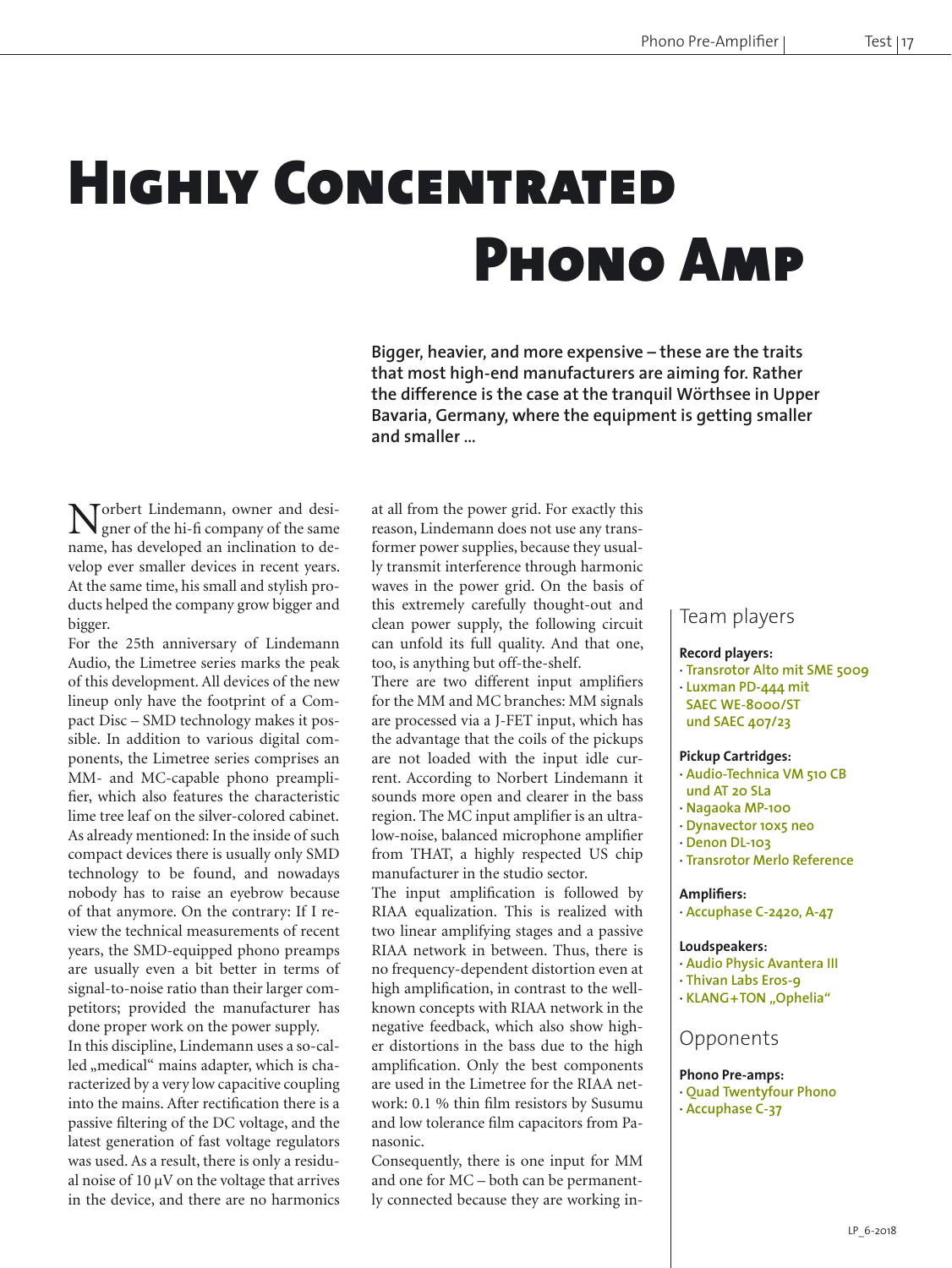



Music Christoph Bouet **Skyline Drive**

Al Di Meola, John McLaughlin,

Paco de Lucia **Friday Night in San Francisco**

> Gomez **Split the Difference**

Gustav Mahler **Die neun Symphonien, Georg Solti**

Wolfgang Amadeus Mozart **Waisenhausmesse, Claudio Abbado**

> Miles Davis **Milestones**

Jazz at the Pawnshop

dependently of each other. If you do not read the operating instructions, you might have to think briefly about how to switch between MM and MC: Pressing the power switch for a longer time allows the Limetree Phono to switch between the operating modes.

The MC input impedance can be selected finely dosed via two DIP-switches on the underside of the case. It ranges from 100 to 800 ohms. The upper limit is okay, but owners of very low-impedance MC systems might want to be able to select one or two steps below 100 ohms, too.

From the first moment in the listening room you can tell that the Lindemann Limetree Phono is simply a very, very good phono preamplifier, whose excellent measured values are also beneficial for listening pleasure – distortion, hum and noise are not an issue at all. The dynamic merits are also great: On of such a very clean and deep black background, even bigger dynamics than are generally stored on a vinyl disc could unfold. Even with very simple MM systems such as the Nagaoka MP-100 or the Audio-Technica VM 510 CB, a lot of listening fun is the result, and that in such a way that you sit and wonder how the heck this could possibly get any better.



*A minimum of controls on the front panel - one switch for switching on / off and for operating mode selection*

*The usual connections at the rear, including the generously dimensioned earthing terminal*





*The stylized leaf can be found on the lid of all devices of the pretty Limetree series*

Well, a direct comparison shows that the good old Audio Technica AT20SLa with its Shibata needle manages to extract even more detail information out of the groove. With the excellent low-level output version of the Dynavector classic 10x5 neo (coil resistance of 32 Ohm), you can then experiment quite a bit: From a rich, minimally dark timbral reproduction using the 160 Ohm input impedance, to a crisp, extremely precise representation with 400 Ohm, the Limetree Phono can be set up



| - Price:          | 595 Euro                |
|-------------------|-------------------------|
| · Distributor     | Lindemann Audio,        |
|                   | Wörthsee (Germany)      |
| · Phone           | +49 (0) 8193 9533399    |
| $\cdot$ Internet  | www.lindemann-audio.de  |
| · E-Mail          | info@lindemann-audio.de |
| · Warranty        | 2 years                 |
| $\cdot$ W x H x D | 107 X 50 X 120 mm       |
| · Weight:         | 0.3 kg                  |
|                   |                         |

### **All in all …**